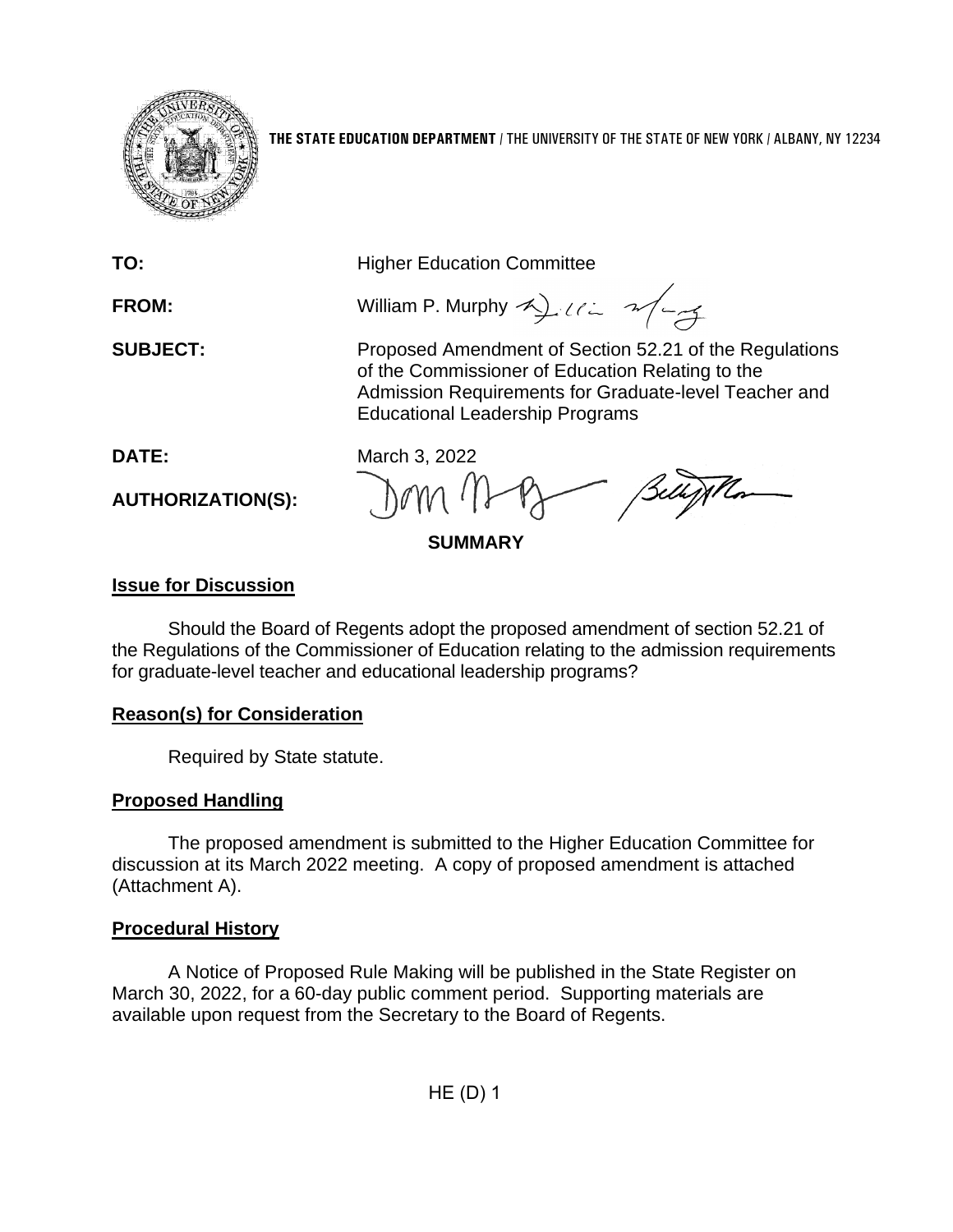### **Background Information**

The proposed amendment is necessary to align the Commissioner's regulations with recent changes to section 210-a of the Education Law regarding admission requirements for graduate-level teacher and educational leader programs.

Chapter 620 of the Laws of 2021 removed the statutory requirement for a minimum score on the graduate record examination or a substantially equivalent admission examination, as determined by an institution of higher education, for admission to a graduate-level teacher or educational leadership program. Additionally, Chapter 626 of the Laws of 2021 increased the percentage of an incoming class that may be exempted from the required selection criteria for admission to a graduate-level teacher or educational leadership program from fifteen percent to fifty percent.

Therefore, the Department proposes to amend section 52.21 of the Commissioner's regulations to make conforming revisions consistent with these statutory changes.

#### **Related Regents Items**

Not applicable.

### **Recommendation**

Not applicable.

### **Timetable for Implementation**

Following the 60-day public comment period required under the State Administrative Procedure Act, it is anticipated that the proposed amendment will be presented to the Board of Regents for adoption at the July 2022 meeting. If adopted at the July meeting, the proposed amendment will become effective on July 27, 2022.